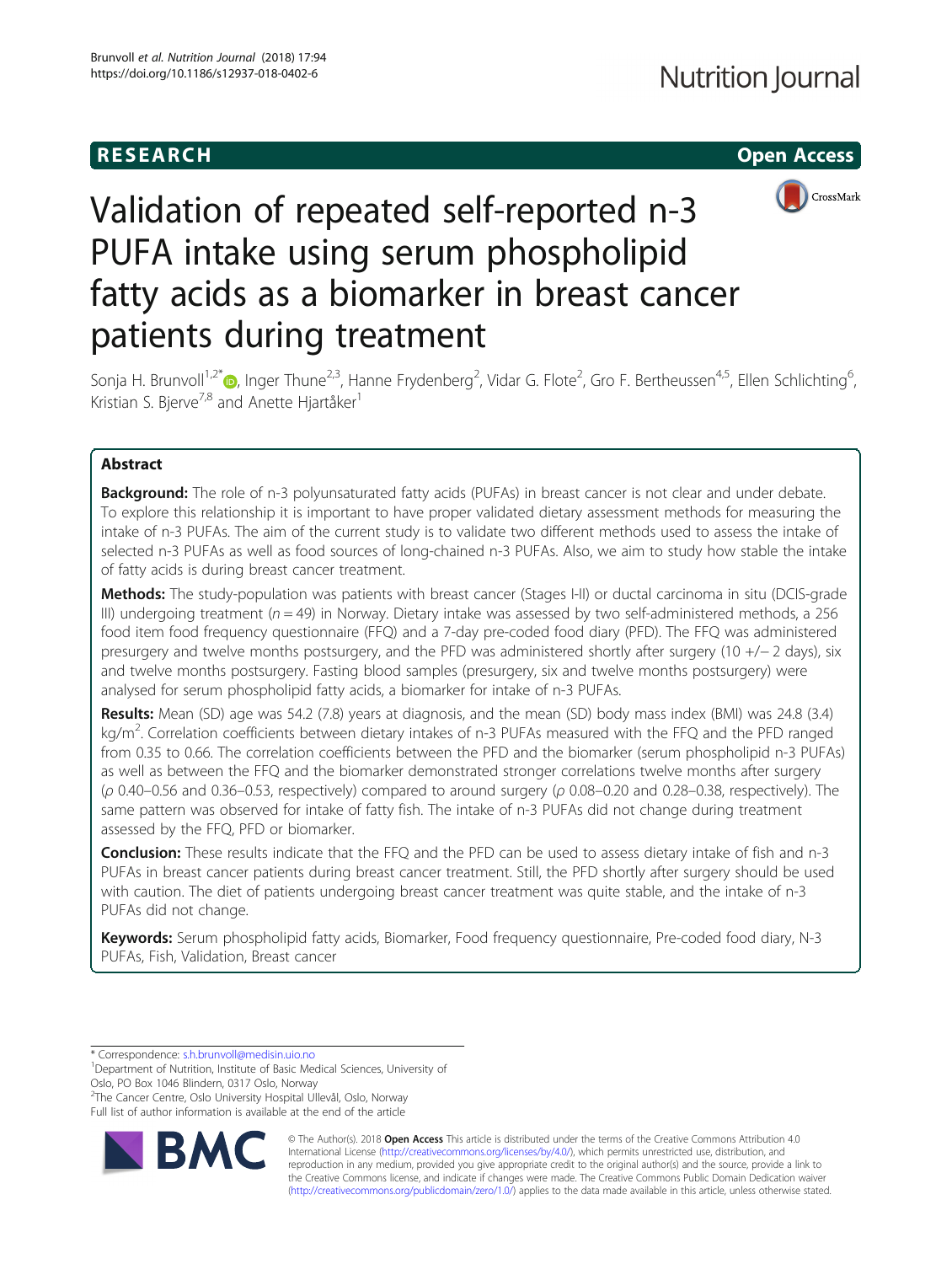# Background

Knowledge of the role of individual fatty acids in health and disease is increasing, also when it comes to different types of cancers  $[1, 2]$  $[1, 2]$  $[1, 2]$  $[1, 2]$ . The role of n-3 polyunsaturated fatty acids (PUFAs) in the diet of women diagnosed with breast cancer is not clear  $[3-5]$  $[3-5]$  $[3-5]$ . However, it has been proposed that a high intake of n-3 PUFAs prediagnosis, as well as postdiagnosis, may improve prognosis and survival after breast cancer [[2,](#page-10-0) [6](#page-10-0)–[9\]](#page-10-0). Being diagnosed with breast cancer may lead to changes in the diet, due to a desire to cure the disease, alleviate symptoms of nausea or to follow healthcare professionals' advice [[10\]](#page-10-0).

To be able to investigate the n-3 PUFAs role in breast cancer prognosis or study dietary changes after diagnosis it is important to have proper methods to measure the dietary intake. Traditional methods for dietary assessment are usually based on self-report and include among other the food diary, which is usually conducted on several consecutive days. A food diary can provide detailed information about food intake, cooking methods, meals and eating frequency and can give relatively accurate information about dietary intake [\[11\]](#page-10-0). The weaknesses are that the tool is time-consuming both for the respondent and the investigator, multiple days are required to estimate habitual intake and the task of recording the diet may influence the dietary intake [[11,](#page-10-0) [12](#page-10-0)]. The food frequency questionnaire (FFQ) on the other hand attempts to estimate usual dietary intake in one administration, is usually a lower burden on the respondent and the investigator and the cost of administration and handling is relatively low  $[13]$  $[13]$ . However, the FFQ is a closed method and may give fewer details on specific food types and cooking methods, and is more prone to measurement errors including recall errors as it is memory-dependent [[13\]](#page-10-0).

Biomarkers may be used as objective indicators on dietary intake and can be used to validate dietary assessment methods [\[14](#page-10-0)]. Using serum phospholipid fatty acids as biomarkers have been shown to be useful to reflect dietary intake of fatty acids [\[15\]](#page-10-0). However, no fatty acid biomarker can reflect the exact fat intake as it is subject to absorption and endogenous metabolism and can be affected by factors such as hormones [[14](#page-10-0)–[20](#page-10-0)]. Certain phospholipid fatty acids such as the long-chained n-3 PUFAs provide a better reflection of the dietary intake, while the saturated (SFAs) and monounsaturated fatty acids (MUFAs) provide a weaker estimate of the dietary content because of a high degree of endogenous metabolism [[16](#page-10-0), [17\]](#page-10-0). The serum phospholipid fatty acids are short- to medium-term biomarkers that reflect the dietary intake of the individual fatty acids for the last days or weeks [[14,](#page-10-0) [16](#page-10-0), [21](#page-10-0)].

It is important to have dietary assessment methods that are validated in the patient-group they are intended to be used. To our knowledge, methods assessing the intake of fatty acids in breast cancer patients during adjuvant breast cancer treatment have not previously been validated using a prospective method, a retrospective method and a biomarker. The aim of this study is to validate an FFQ and a pre-coded food diary (PFD) using serum phospholipid n-3 PUFAs as a biomarker for the intake of selected n-3 PUFAs as well as food-sources of long-chained n-3 PUFAs in breast cancer patients. By repeating our measurements over a year, we also examine how stable the intake of selected nutrients (including n-3 PUFAs) is during adjuvant breast cancer treatment.

# **Methods**

# Subjects and study design

A total of 60 women newly diagnosed with invasive histologically verified breast cancer (stages I-II) or ductal carcinoma in situ (DCIS-grade III) aged 35–75 years participated in a small clinical study between 2011 and 2013 at the Cancer Center, Oslo University Hospital Ullevål, Oslo; St.Olav University Hospital, Trondheim and Vestre Viken, Drammen, Norway. The patients were included before they underwent breast cancer surgery and were thereafter followed at the outpatient clinic. Patients with known severe illnesses (e.g. diabetes, heart disease) were excluded. A total of ten patients were excluded from the study after inclusion due to e.g. other diseases, unexpected settings in the family (e.g. death) or unable to participate due to their work setting  $(n = 50)$ . One patient had incomplete dietary recordings, so finally 49 (82%) patients completed all the dietary assessment and had available blood samples at all points up to 12 months after surgery and were included in the present analyses. A total of 45 patients had breast cancer and 4 patients had DCIS-grade III.

# Patient characteristics and clinical measurements

The characteristics of the patients and clinical variables were assessed before any treatment (surgery, radiation, chemotherapy and/or endocrine therapy), including information regarding lifestyle habits, medical history and socioeconomic status. Anthropometric measurements were done with patients having no shoes on and wearing light clothes. Weight was measured to the nearest 0.1 kg on an electronic scale, height was measured to the nearest 0.5 cm and body mass index (BMI, kg/m<sup>2</sup>) was calculated. Waist circumference was measured 2.5 cm above the umbilicus; hip circumference was measured at the widest point of the buttocks. Waist-to-hip ratio was calculated by dividing waist circumference by hip circumference.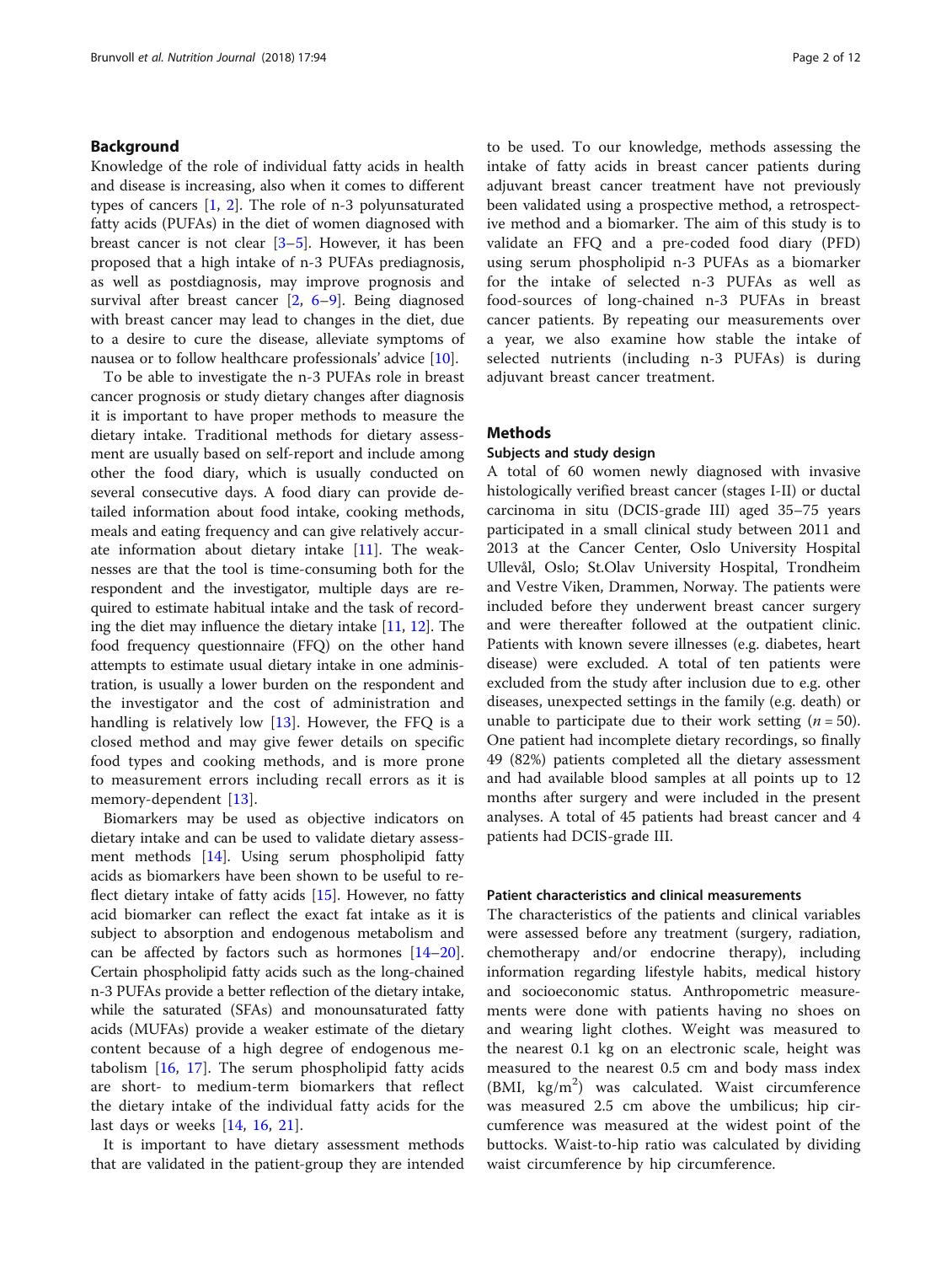# <span id="page-2-0"></span>Blood sample analyses

Fasting (overnight) venous blood samples were drawn presurgery (2–8 days before surgery), six and 12 months postsurgery (Fig. 1). The blood was drawn into serum clot activator tubes with separation gel and left to clot at room temperature for 30 min before centrifugation at 2000 g/rcf for 15 min. After centrifugation the serum was aliquoted into 1 ml cryotubes and left for 24 h at − 20 °C, before they were stored at − 80 °C. In February 2014 the samples were transferred to the Department of Laboratory Medicine, St. Olav University Hospital, Trondheim, for analyses. Serum phospholipid fatty acid concentrations were measured as described previously [\[22](#page-10-0)]. Plasma proteins were precipitated using  $70\%$  ( $v/v$ ) perchloric acid (Merck) and total lipids extracted with n-butanol [[23](#page-10-0)] using diheptadecanoyl-glycerophosphocholine and butylated hydroxytoluene (Sigma-Aldrich) as an internal standard and antioxidant, respectively. The phospholipids were isolated using Varian Bond Elute NH2 LRC columns and transmethylated in a  $N_2$  atmosphere using  $BF_3$  in methanol (Supelco Inc.) at a final concentration of 9.7% ( $w/w$ ) at 135 °C for 30 min. The fatty acid methyl esters were extracted into isooctane before analyzed by GLC on a Hewlett-Packard 5890A using a 30 m SP2330 fused silica capillary column, 0.25 mm internal diameter, 0.20 μm film thickness (Supelco Inc.) with helium as a carrier at a linear gas velocity of 23 cm/sec. The initial column temperature was 170 °C programmed at 1.5 °C /min to 210 °C. The results were expressed as mg of phospholipid fatty acids per litre serum and recalculated to a percentage by weight (wt%) on the basis of twenty-two identified fatty acids (Total fatty acids). A normal human serum sample was included in each run to monitor analytical performance. The between-series CVs for 18:0, 18:1n-9, 18:2n-6, 20:3n-6, 20:4n-6, 20:5n-3, 22:6n-3 and Total fatty acids were 3.3%, 4.9%, 3.1%, 4.0%, 3.8%, 4.3%, 6.6% and 3.1% at a mean concentration of 169.5 mg/L, 117.7 mg/L, 214.5 mg/L, 18.1 mg/L, 120.0 mg/L, 68.7 mg/L, 121.8 mg/L and 1246.0 mg/L, respectively. The fatty acids examined in this study were the long-chained PUFAs EPA (eicosapentaenoic acid, 20:5n-3), DHA (docosahexaenoic acid, 22:6n-3) and the sum of the following n-3 PUFAs (hereafter termed "sum n-3"); ALA (alpha-linolenic acid, 18:3n-3), EPA, DPA (docosapentaenoic acid, 22:5n-3) and DHA.

# FFQ and PFD

Two different dietary assessment methods were used; an FFQ and a PFD. A modified version of an FFQ developed and validated by the Department of Nutrition, Institute of Basic Medical Sciences, University of Oslo, was used to gather data on the usual diet (retrospective data) [\[24](#page-10-0)–[27\]](#page-10-0). The FFQ is 14 pages and includes 256 questions about food items arranged after the traditional meal pattern in Norway. Serving size per consumption is given in various household units such as spoons, deciliter, cups, glasses and slices and frequency of food items consumed range from never/seldom to several times a day. The types of fat used in cooking and as spread on bread are covered in separate sections, as is questions regarding dietary supplements usage, such as fish oil capsules and cod liver oil. At the end of the FFQ, there are open spaces where the patients can fill in food items or dietary supplements not covered in the questionnaire. Presurgery, the patients were asked to report their usual diet during the last year before they were diagnosed with breast cancer or DCIS-grade III. Twelve months after surgery the patients were asked to report their diet for the last month (Fig. 1). The questionnaires were the same, although covering different time-periods.

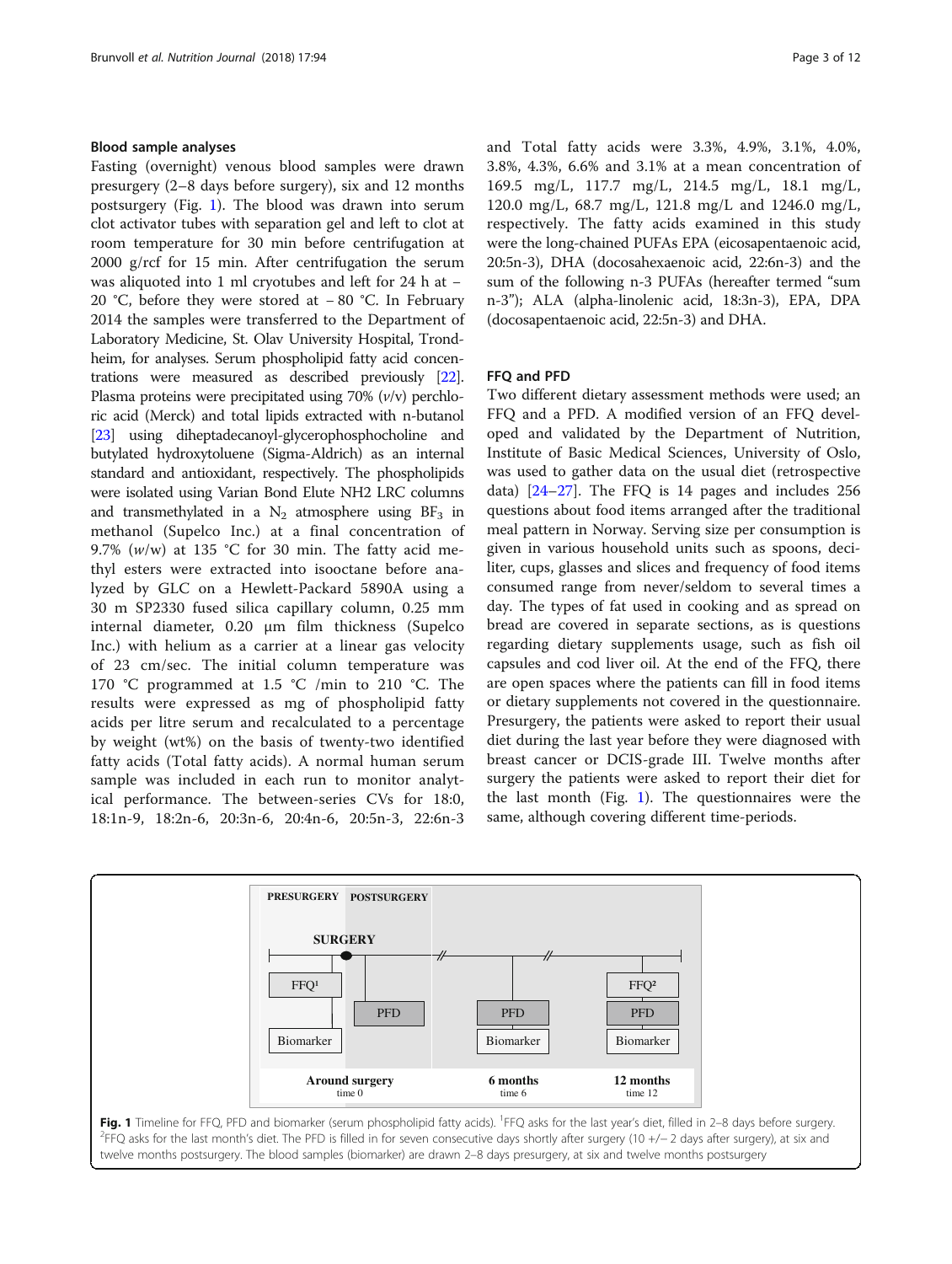The patients also recorded all their food and drink consumption in a modified version of a PFD developed and validated by the Department of Nutrition, Institute of Basic Medical Sciences, University of Oslo [[28](#page-10-0)–[30](#page-10-0)]. The PFD is 19 pages and includes 310 questions on consumption of different food items arranged and grouped after the regular Norwegian meal pattern. Each food group has an open space at the end where food items/ dishes and dietary supplements not covered in the pre-coded part can be listed. The design of the PFD is presented like a cross-table with time span at the top and type of food on the left side. Each day is divided into five time periods: 4 day periods where each is for 4 h (e.g. 6–10) and one night period from 22 to 06. Household units and photos from a validated photo-booklet were used to estimate the amounts consumed [[31](#page-10-0)]. The photo-booklet contains 15 colour-photo series of different types of food, each with four serving sizes spanning from small to a large portion. The patients recorded the food they had eaten by filling in the type of food and the number of items eaten in the corresponding time period. The PFD was filled in for seven consecutive days shortly after surgery  $(10 +/-2)$  days after surgery), 6 months postsurgery and 12 months postsurgery (that is  $3 \times 7$  days, Fig. [1](#page-2-0)).

Both dietary assessment methods (FFQ and PFD) were obtained by self-report. However, all FFQs and PFDs were then manually checked by trained personnel; in case of inconsistencies or missing information the patients were contacted and the missing values were obtained. The completed FFQs and PFDs were scanned using the Cardiff TeleForm program version 10.5.1 (Datascan Oslo, Norway). Food and nutrient calculations, as well as fatty acid intake, were computerised using the food database AE-14 and the KBS calculation software system (Kostberegningsystem) at the Department of Nutrition, Institute of Basic Medical Sciences, University of Oslo. The food database AE-14 is based on the Norwegian food composition tables from 2014 and 2015 (<http://www.norwegianfoodcomp.no>/), supplemented with data from calculated recipes and other databases, and has a large number of fatty acids including n-3 PUFAs. The n-3 PUFAs that were investigated from the diet were the long-chained PUFAs EPA and DHA in addition to the total n-3 PUFAs. The "sum n-3"-variable (used for the biomarker; the sum of ALA, EPA, DPA and DHA) was not used for the diet as it was not considered relevant. The "sum n-3" variable accounts for approximately 80–90% of total n-3 PUFAs in the diet and hence the variable "total n-3" was used for diet. The food categories "fatty fish" (all fatty fish in the diet, e.g. salmon, trout, mackerel and herring) and "fish and fish products" (all fatty and lean fish as well as fish products, sushi and shellfish) were also examined.

#### Statistical analyses

All analyses in this study are based on subjects who had completed all three assessments on all visits (PFD, FFQ and biomarker;  $n = 49$ ). The sample size required when expecting a correlation coefficient around 0.40, with 80% statistical power and 5% significance level, is 46 subjects [[32\]](#page-10-0). Statistical analyses were performed with IBM SPSS Statistics version 24.

Energy percent from macronutrients were calculated (E %). Median dietary intakes in the PFD and the FFQ, as well as median serum phospholipid fatty acids around surgery, 6 months and 12 months, were calculated and compared using Wilcoxon signed-rank test as the data distribution was skewed. The agreement between the methods was determined by cross-classification into tertiles. Spearman correlation coefficients were calculated between PFD and FFQ, PFD and biomarker (serum phospholipid fatty acids) and FFQ and biomarker. The 95% confidence intervals (CI) for the correlation coefficients were calculated using the Fisher Z method.

Spearman correlation coefficients were also calculated between the intake of EPA and DHA in the PFD/FFQ and the level of EPA and DHA in serum phospholipids, stratified by chemotherapy (yes/no), radiation (yes/no), endocrine therapy (yes/no), premenopausal/postmenopausal status, alcohol intake (median split) and BMI (<25/25≤). The Fisher's Z transformation was used to investigate if there were any statistically significant differences in correlation coefficients between the strata. If any significant differences were detected between strata, Mann-Whitney test was performed to see if there were any differences in intake or in serum phospholipid fatty acids. A significance criterion of  $p < 0.05$  was used.

# Results

Characteristics of the patients are presented in Table [1](#page-4-0). The patients were on average 54.2 years at diagnosis (range 38–69), and their mean body mass index (BMI) was 24.8 kg/m<sup>2</sup> (range 20.2–33.2). The majority of the patients received radiotherapy (38 patients, 78%), 30 patients (61%) received chemotherapy and 31 (63%) endocrine therapy.

The results from analysing serum phospholipid fatty acids are presented in Table [2](#page-4-0). None of the fatty acids, expressed as wt% of total fatty acids in serum phospholipids, changed significantly over time. The full fatty acid composition is presented in the Additional file [1](#page-9-0): Table S1.

# FFQ compared to PFD

The dietary intakes reported by the FFQ and PFD around surgery, at six and 12 months postsurgery are given in Table [3](#page-5-0). When comparing dietary intake recorded around surgery, the median intake in the FFQ compared to the PFD was significantly higher for most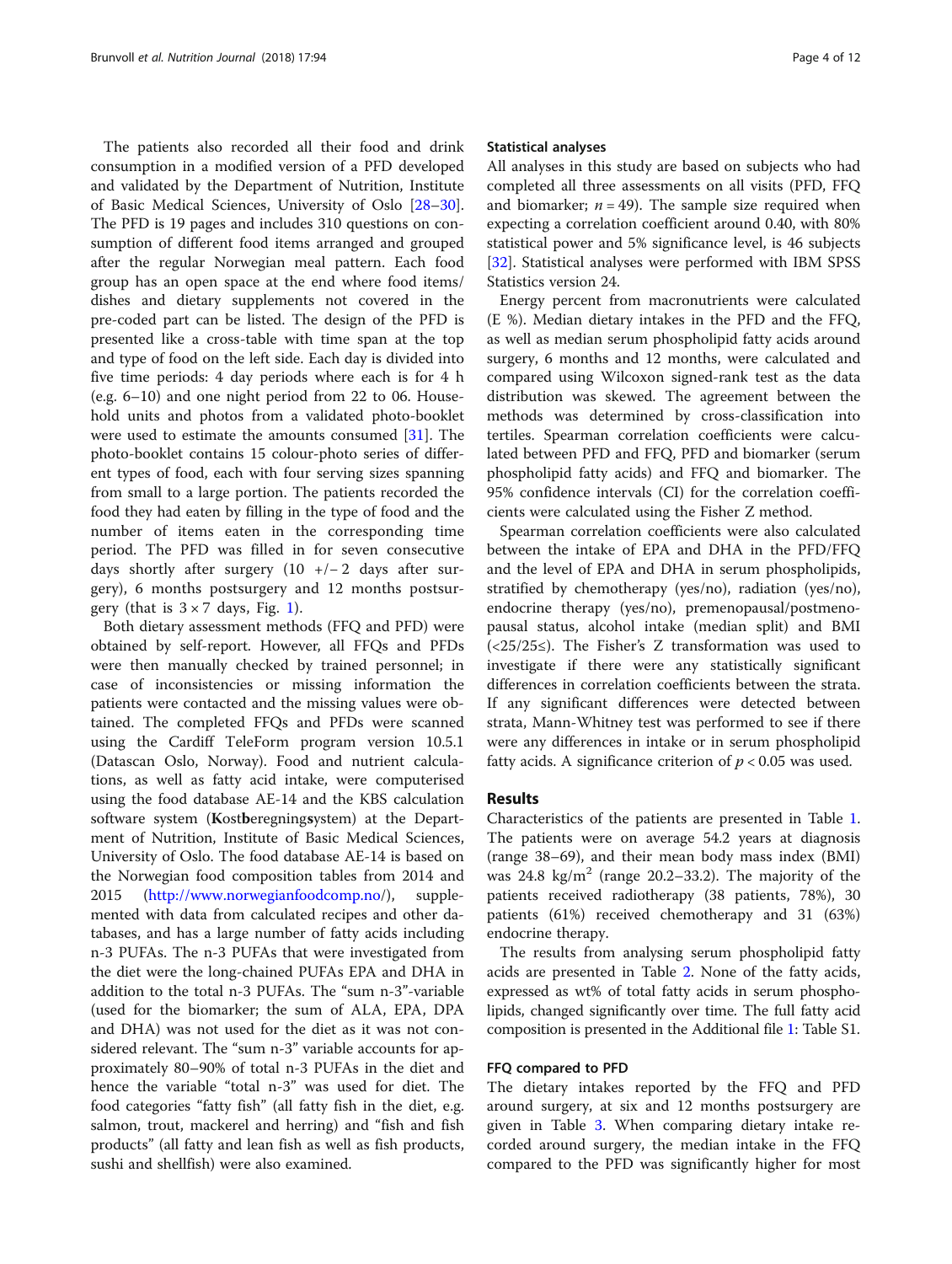<span id="page-4-0"></span>Table 1 Descriptive statistics of the patients by means, SD and range,  $n = 49$ 

| Characteristics presurgery     | Mean    | <b>SD</b> | Range         |
|--------------------------------|---------|-----------|---------------|
| Age at diagnosis, years        | 54.2    | 7.8       | $38 - 69$     |
| Education, years*              | 16.2    | 3.4       | $8 - 24$      |
| Postmenopausal, no (%)         | 32(65)  |           |               |
| Smoking, no (%)                | 9(18)   |           |               |
| Height, cm                     | 168.1   | 5.9       | 155-181       |
| Weight, kg                     | 70.4    | 11.7      | 48.5-97.1     |
| BMI, $\text{kg/m}^2$           | 24.8    | 3.4       | $20.2 - 33.2$ |
| Waist circumference, cm        | 86.8    | 11.1      | 69.0-112.5    |
| Waist/hip ratio                | 0.86    | 0.06      | $0.75 - 1.00$ |
| Treatment (around 6-12 months) |         |           |               |
| Radiotherapy, no (%)           | 38 (78) |           |               |
| Chemotherapy, no (%)           | 30(61)  |           |               |
| Endocrine therapy, no (%)      | 31 (63) |           |               |

SD Standard deviation

 $*_{n=48}$ 

nutrients, including total PUFA, total n-6 and n-3 PUFAs, EPA and DHA. When looking at E % from each nutrient most nutrients remained significantly higher in the FFQ, but total PUFA and total n-6 PUFA were no longer significantly different in the two methods. E % from total and saturated fat intake was higher in the PFD. The dietary intake at 12 months demonstrated a similar pattern as seen around surgery, with generally significantly higher intake measured with the FFQ including total PUFA, total n-6 and n-3 PUFAs, EPA and DHA and n-3 PUFAs from supplements. Looking at E % from each nutrient, most nutrients remained higher in the FFQ but there was no longer a significant difference in intake of total n-6 PUFAs and n-3 PUFAs from supplements. Also, E % from total and saturated fat was significantly higher in the PFD.

# Dietary changes

When studying each dietary assessment method separately, most nutrients did not change over time (Table [3](#page-5-0)). For the PFD the intake of total and saturated fat, as well as total n-6 PUFAs significantly decreased from shortly after surgery to 6 months postsurgery. The intake of

sugar significantly decreased from shortly after surgery to 12 months postsurgery, and the intake of fish and fish products significantly decreased from 6 months to 12 months postsurgery. For the FFQ, the only significant change was a decreased intake of sugar and alcohol from the year before diagnosis to 12 months postsurgery.

# Fish intake

In the PFD, 46 patients shortly after surgery, 49 at six and 48 at 12 months postsurgery had eaten fish or fish products during the 7 days of diet-registration. The median daily intake of fish and fish products were 73, 79 and 67 g, respectively, of which 21, 16 and 26 g were fatty fish (Table [3](#page-5-0)). Around surgery, the Spearman correlation coefficients (Table [4\)](#page-6-0) between intake of fish and fish products recorded by the PFD and the biomarker as well as fatty fish intake and biomarker, ranged from 0.14 to 0.25. At 6 months, the correlation coefficients between intake of fish and fish products and biomarker ranged from 0.24 to 0.33 and for fatty fish and biomarker from 0.15 to 0.27. At 12 months, the correlation coefficients between intake of fish and fish products and biomarker ranged from 0.16 to 0.27 and for fatty fish and biomarker from 0.30 to 0.40.

In the FFQ, the median daily intake of fish and fish products was 77 g the year before diagnosis and 79 g at 12 months, while intake of fatty fish was 21 and 20 g, respectively. All but one patient reported consuming fish or fish products the year before diagnosis and all patients reported consuming fish or fish products at 12 months. The Spearman correlation coefficients (Table [4](#page-6-0)) between intake of fish and fish products and biomarker presurgery ranged from 0.03 to 0.05, while fatty fish intake and biomarker ranged from 0.16 to 0.22. At 12 months the correlation coefficients for the intake of fish and fish products and biomarker ranged from 0.13 to 0.23 and for fatty fish intake and biomarker from 0.31 to 0.44.

# Supplements with n-3 PUFAs

About 70–85% of the supplements reported contained n-3 PUFAs and the supplements were a substantial contributor to total n-3 PUFAs, EPA and DHA intake in the current study. In the PFD, the number of patients taking

**Table 2** The biomarker serum phospholipid fatty acids in wt% and quartiles ( $P_{25, 75}$ ), n = 49

| Fatty acid,            | Time 0 |                                 | Time 6 |                | Time 12 |               |
|------------------------|--------|---------------------------------|--------|----------------|---------|---------------|
| wt%                    | Median | P <sub>25</sub> , <sub>75</sub> | Median | $P_{25,75}$    | Median  | $P_{25,75}$   |
| Sum $n-3$ <sup>+</sup> | 10.24  | $8.03 - 11.54$                  | 9.33   | $8.07 - 11.12$ | 9.31    | 7.99-10.85    |
| EPA                    | 2.54   | 1.84-3.17                       | 2.23   | 1.56-2.79      | 2.19    | $1.53 - 3.03$ |
| DHA                    | 6.24   | $5.44 - 7.13$                   | 6.10   | $5.13 - 6.73$  | 5.84    | $4.97 - 6.72$ |

wt%: Weight percent

time 0: 2–8 days presurgery, time 6: 6 months postsurgery, time 12: 12 months postsurgery

Sum n-3: ALA (18:3n-3), EPA (20:5n-3), DPA (22:5n-3), DHA (22:6n-3)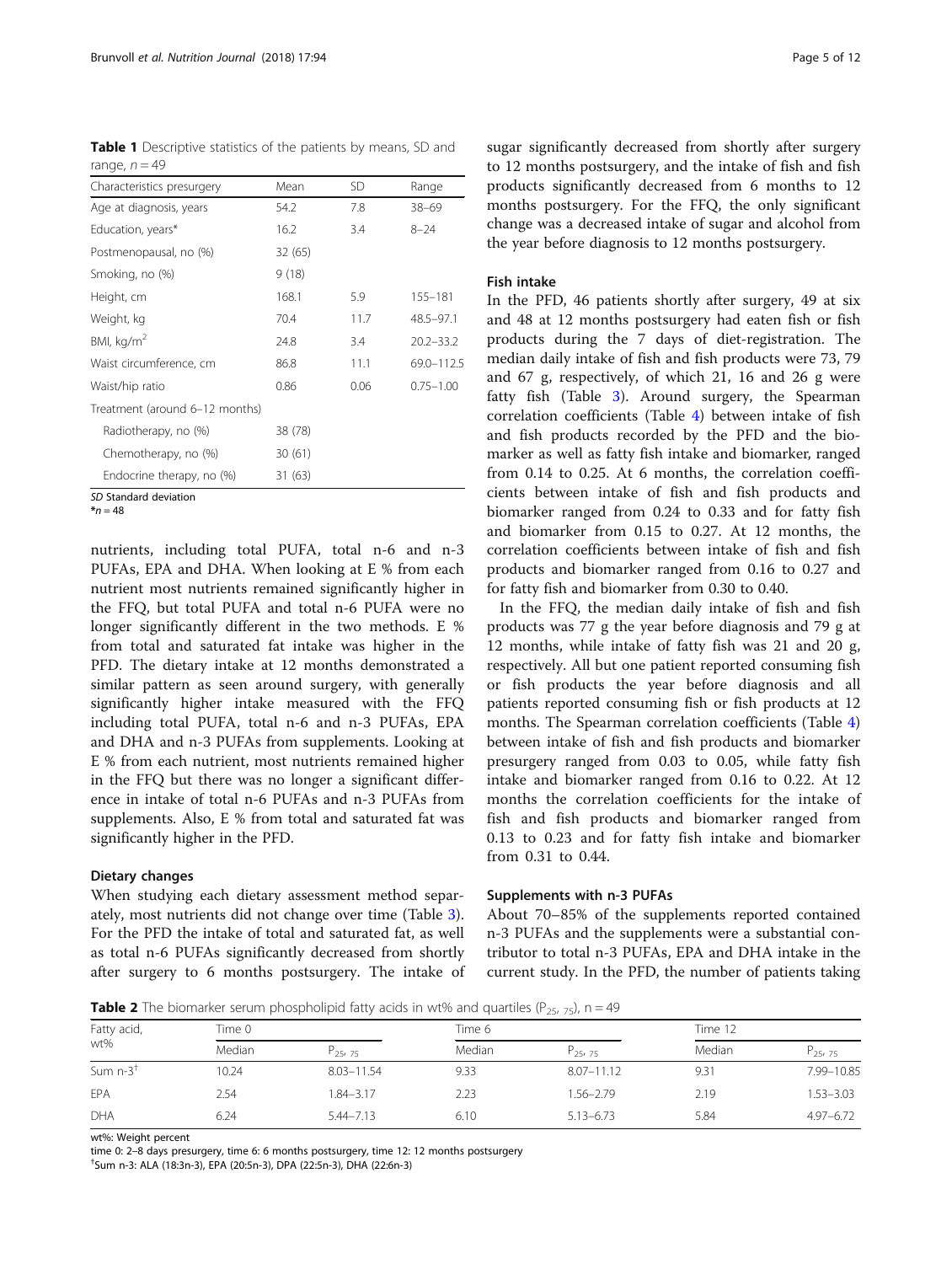<span id="page-5-0"></span>

| Dietary intake                                                  | PFD            |                |                      |                     |                      |                      |         |                  |                      | EFQ           |               |                      |                  |                         |                      |
|-----------------------------------------------------------------|----------------|----------------|----------------------|---------------------|----------------------|----------------------|---------|------------------|----------------------|---------------|---------------|----------------------|------------------|-------------------------|----------------------|
|                                                                 | Time 0         |                |                      |                     |                      |                      | Time 12 |                  |                      | Time 0        |               |                      | Time 12          |                         |                      |
|                                                                 | E%             | Median         | P <sub>25</sub> , 75 | $\frac{Time 6}{E%}$ | Median               | P <sub>25</sub> , 75 | E%      | Median           | P <sub>25</sub> , 75 | E%            | Median        | P <sub>25</sub> , 75 | E%               | Median                  | P <sub>25</sub> , 75 |
| Energy, kJ                                                      |                | 7557           | 6468-8834            |                     | 6937                 | 5119-8586            |         | 7419             | 5502-807             |               | 8345*         | 7123-10,393          |                  | 8254                    | 5746-9656            |
| Carbohydrate, g                                                 | 37             | 160            | $143 - 184$          | $\sqrt{2}$          | 165                  | $129 - 194$          | 39      | $\overline{170}$ | $136 - 192$          | $^{*}$        | $197*$        | 157-249              | $\overline{Q}^+$ | 196 <sup>†</sup>        | 155-228              |
| Sugar, g                                                        |                | 28             | $19 - 41$            |                     | 25                   | $14 - 45$            | ⊙       | $25*$            | $15 - 34$            |               | $20*$         | $16 - 37$            |                  | $16^{+5}$               | $9 - 31$             |
| Fibre, g                                                        |                | $\overline{0}$ | $14 - 23$            |                     | $\infty$             | $13 - 22$            |         | $\infty$         | $15 - 23$            |               | $27*$         | $20 - 31$            |                  | $27^{\dagger}$          | $20 - 33$            |
| Protein, g                                                      |                | 74             | 64-85                |                     | 72                   | $62 - 88$            |         |                  | 64-84                | $\infty$      | \$4*          | $70 - 106$           |                  | $\vec{e}^{\dagger}$     | $68 - 103$           |
| Alcohol, g                                                      |                | $\circ$        | $6 - 18$             |                     |                      | $3 - 16$             |         |                  | $4 - 20$             |               |               | $6 - 18$             |                  |                         | $3 - 15$             |
| Fat, g                                                          | 39             |                | 68-94                | 36                  | *Č                   | $58 - 81$            | 36      |                  | $60 - 89$            | 35*           |               | 64-100               | $35^+$           | 97                      | 58-99                |
| SFA, g                                                          | $\overline{1}$ |                | $24 - 36$            |                     | $27*$                | $21 - 31$            | 4       | ⊗                | $22 - 34$            | $\tilde{c}^*$ | $\frac{8}{2}$ | $23 - 35$            | $\overline{2}^+$ |                         | $19 - 33$            |
| PUFA, g                                                         | ⊙              |                | $10 - 14$            | $\circ$             |                      | $9 - 13$             | ७       |                  | $10 - 13$            | $\circ$       | $\tilde{1}^*$ | $11 - 18$            | $\vec{c}$        | $\tilde{\Xi}^{\dagger}$ | $11 - 17$            |
| Total n-6, g                                                    |                |                | $7-11$               | 4                   | $\overset{*}{\circ}$ | $6 - 10$             |         |                  | $7 - 10$             | 4             | $\sigma^*$    | $7 - 13$             |                  |                         | $7 - 12$             |
| Total n-3, mg                                                   | $\tilde{=}$    | 3007           | 2309-3801            | $1.3\,$             | 2941                 | 1750-3368            |         | 2643             | $1713 - 4104$        | $1.6*$        | 3499*         | 2732-4841            | نب               | $3544^{\dagger}$        | 2499-4669            |
| EPA, mg                                                         |                | 372            | 160-605              |                     | 358                  | $148 - 519$          |         | 403              | $171 - 605$          |               | 472*          | $314 - 743$          |                  | $470^{\dagger}$         | 318-645              |
| DHA, mg                                                         |                | 596            | 300-924              |                     | 567                  | 260-843              |         | 636              | 258-927              |               | 748*          | 500-1116             |                  | $689^{\dagger}$         | 478-1006             |
| Fish, fish products, g                                          |                | 73             | $34 - 106$           |                     | 2                    | $39 - 116$           |         | $67+$            | $27 - 104$           |               |               | $53 - 113$           |                  | R <sub>2</sub>          | 49-100               |
| Fatty fish, g                                                   |                |                | 4-42                 |                     | $\frac{6}{1}$        | $4 - 37$             |         | 26               | $4 - 46$             |               |               | $13 - 40$            |                  | $\overline{20}$         | $13 - 30$            |
| Supplements, n (%)                                              |                | 30(61)         |                      |                     | 26 (53)              |                      |         | 29 (59)          |                      |               | 34 (69)       |                      |                  | 30 (61)                 |                      |
| With n-3, n (%)                                                 |                | 24 (49)        |                      |                     | 18(37)               |                      |         | 22 (45)          |                      |               | 29 (59)       |                      |                  | 23 (47)                 |                      |
| Total n-3, mg                                                   |                | 628            | 356-1042             |                     | 566                  | 503-1215             |         | 595              | $300 - 1215$         |               | 606           | 224-1368             |                  | $619^{+}$               | $417 - 171$          |
| EPA, mg                                                         |                | 163            | 76-198               |                     | 180                  | $121 - 202$          |         | $\overline{33}$  | $92 - 198$           |               | 124           | 54-3411              |                  | 157                     | $124 - 279$          |
| DHA, mg II                                                      |                | 224            | $104 - 273$          |                     | 247                  | $166 - 277$          |         | 183              | $124 - 273$          |               | 170           | 75-470               |                  | 216                     | 170-384              |
| E% Energy percent, PFD pre-coded food diary, FFQ food frequency |                |                |                      |                     | questionnaire        |                      |         |                  |                      |               |               |                      |                  |                         |                      |

**Table 3** Daily intakes by median, median E % and quartiles ( $P_{25-75}$ ),  $n = 49$ **Table 3** Daily intakes by median, median E % and quartiles (P<sub>25, 75</sub>),  $n = 49$  time 0: around surgery (FFQ: presurgery, PFD: postsurgery), time 6: 6 months postsurgery, time 12: 12 months postsurgery time 0: around surgery (FFQ: presurgery, PFD: postsurgery), time 6: 6 months postsurgery, time 12: 12 months postsurgery

EPA (20:5n-3), DHA (22:6n-3)

within group taking n-3 supplements

‖‡†§\* Significantly different from PFD time 0. The significance level is 0.05

Significantly different from PFD time 6. The significance level is 0.05

 Significantly different from PFD time 12. The significance level is 0.05 Significantly different from FFQ time 0. The significance level is 0.05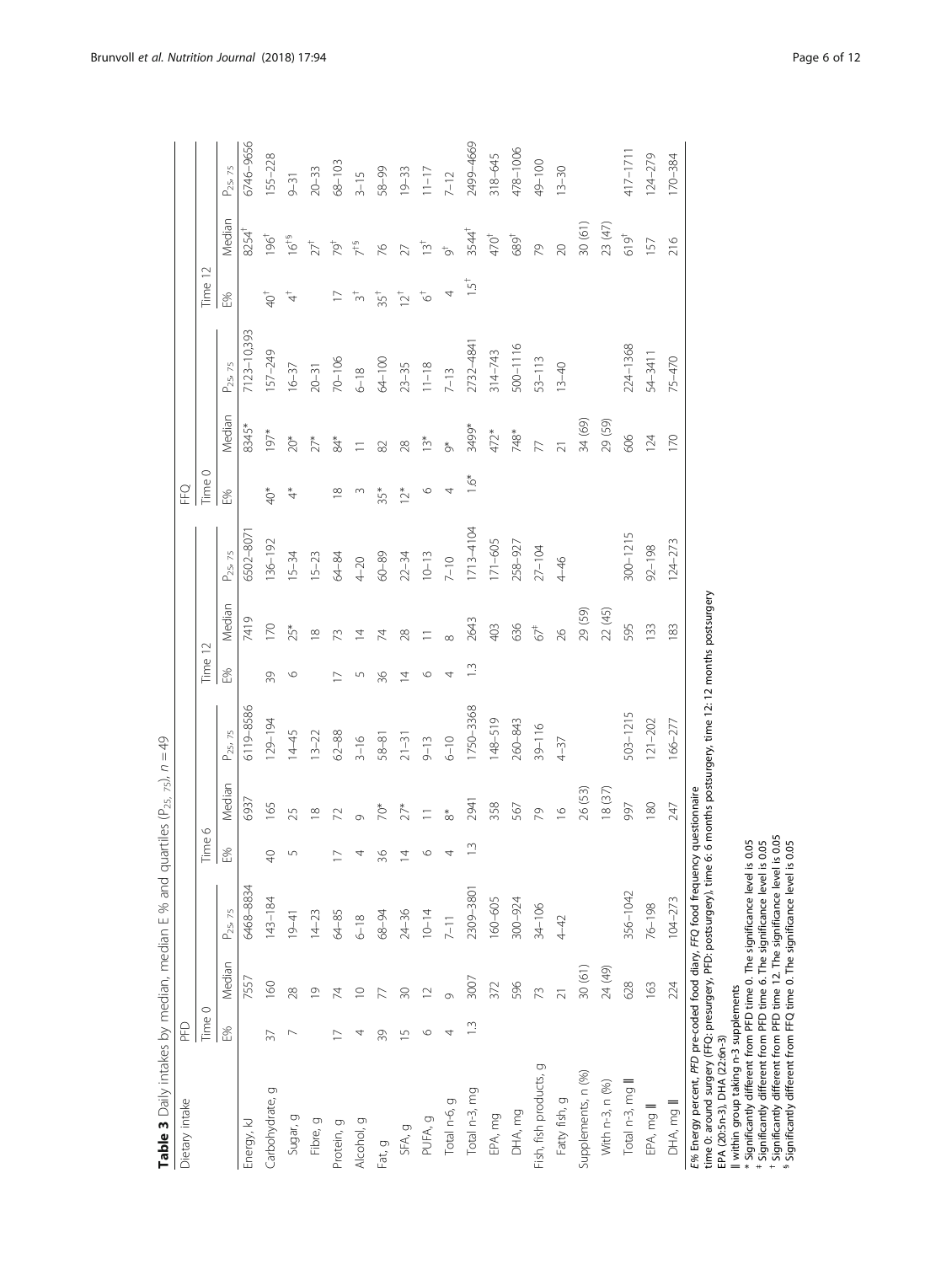| Biomarker   |              | <b>PFD</b> |                        |         |               | <b>FFQ</b> |                        |            |               |  |  |  |
|-------------|--------------|------------|------------------------|---------|---------------|------------|------------------------|------------|---------------|--|--|--|
|             |              |            | Fish and fish products |         | Fatty fish    |            | Fish and fish products | Fatty fish |               |  |  |  |
|             | Time#        | $\rho$     | 95% CI                 | ρ       | 95% CI        | ρ          | 95% CI                 | $\rho$     | 95% CI        |  |  |  |
| Sum $n-3$ + | $\mathbf{0}$ | 0.19       | $-0.10, 0.45$          | 0.21    | $-0.07.047$   | 0.03       | $-0.25, 0.31$          | 0.16       | $-0.13, 0.42$ |  |  |  |
|             | 6            | $0.32*$    | 0.04, 0.55             | 0.27    | $-0.01, 0.52$ |            |                        |            |               |  |  |  |
|             | 12           | 0.24       | $-0.04.049$            | $0.40*$ | 0.14, 0.61    | 0.20       | $-0.09, 0.46$          | $0.43*$    | 0.17, 0.64    |  |  |  |
| EPA         | $\mathbf{0}$ | 0.14       | $-0.15, 0.40$          | 0.18    | $-0.11, 0.44$ | 0.05       | $-0.23, 0.33$          | 0.20       | $-0.09, 0.45$ |  |  |  |
|             | 6            | 0.24       | $-0.04, 0.49$          | 0.15    | $-0.14, 0.41$ |            |                        |            |               |  |  |  |
|             | 12           | 0.16       | $-0.13, 0.42$          | $0.39*$ | 0.12, 0.60    | 0.13       | $-0.16, 0.39$          | $0.31*$    | 0.03, 0.54    |  |  |  |
| <b>DHA</b>  | $\mathbf{0}$ | 0.25       | $-0.03, 0.50$          | 0.23    | $-0.05, 0.48$ | 0.04       | $-0.25, 0.32$          | 0.22       | $-0.07, 0.47$ |  |  |  |
|             | 6            | $0.33*$    | 0.05, 0.56             | 0.26    | $-0.03, 0.50$ |            |                        |            |               |  |  |  |
|             | 12           | 0.27       | $-0.02, 0.51$          | $0.30*$ | 0.02.0.54     | 0.23       | $-0.06, 0.48$          | $0.44*$    | 0.19, 0.65    |  |  |  |

<span id="page-6-0"></span>**Table 4** Spearman correlation coefficients (ρ) between fish/fish products and fatty fish and biomarker,  $n = 49$ 

CI Confidence interval, PFD pre-coded food diary, FFQ food frequency questionnaire

†Sum n-3: ALA (18:3n-3), EPA (20:5n-3), DPA (22:5n-3), DHA (22:6n-3)

‡time 0: around surgery (FFQ: presurgery, PFD: postsurgery, biomarker: presurgery), time 6: 6 months postsurgery, time 12: 12 months postsurgery  $*$  p<0.05

supplements with n-3 PUFAs during diet-registration was 24, 18 and 22 shortly after surgery, at six- and 12 months postsurgery, respectively. The correlation coefficients between intake of total n-3 PUFAs, EPA and DHA from supplements and corresponding fatty acids in serum phospholipids around surgery ranged from 0.03 to 0.06. At six and 12 months the range was from 0.33 to 0.58 (Additional file [1](#page-9-0): Table S2). In the FFQ, 29 patients reported taking supplements containing n-3 PUFAs the year before diagnosis and 23 reported taking it at 12 months. The correlation coefficients between total n-3 PUFAs, EPA and DHA from supplements and the corresponding fatty acids in serum phospholipids ranged from 0.34 to 0.54 at both time-points (See Additional file [1:](#page-9-0) Table S2).

# N-3 PUFAs

The Spearman correlation coefficients between dietary intake of n-3 PUFAs, EPA and DHA and the fatty acids in serum phospholipids are shown in Table 5. The correlations between the FFQ and the PFD ranged from 0.46 to 0.53 for total n-3 PUFAs, EPA and DHA around surgery and 12 months postsurgery. The Spearman correlation coefficients between the PFD and the biomarker around surgery ranged from 0.10 to 0.19, at 6 months the correlation coefficients ranged from 0.32 to

**Table 5** Spearman correlation coefficients ( $\rho$ ) and cross-classification for selected fatty acids,  $n = 49$ 

| Fatty acid |              | FFQ v. PFD |            |           |                      | PFD v. Biomarker |               |           |                      | FFQ v. Biomarker |            |                      |    |
|------------|--------------|------------|------------|-----------|----------------------|------------------|---------------|-----------|----------------------|------------------|------------|----------------------|----|
|            |              |            |            |           | Cross-classification |                  |               |           | Cross-classification |                  |            | Cross-classification |    |
|            | time‡        | ρ          | 95% CI     | <b>ST</b> | OT                   | ρ                | 95% CI        | <b>ST</b> | OT                   | $\varrho$        | 95% CI     | ST                   | OT |
| $n - 3 +$  | 0            | $0.50*$    | 0.26, 0.69 | 53        | 10                   | 0.19             | $-0.09, 0.45$ | 35        | 16                   | $0.28*$          | 0.00, 0.52 | 37                   | 14 |
|            | 6            |            |            |           |                      | $0.40*$          | 0.13, 0.61    | 45        | 14                   |                  |            |                      |    |
|            | 12           | $0.51*$    | 0.27, 0.69 | 47        | 8                    | $0.56*$          | 0.33, 0.73    | 57        | 6                    | $0.50*$          | 0.26, 0.69 | 47                   | 8  |
| EPA        | $\mathbf{0}$ | $0.53*$    | 0.30, 0.71 | 57        | 6                    | 0.10             | $-0.18, 0.37$ | 35        | 16                   | $0.30*$          | 0.02, 0.54 | 45                   | 14 |
|            | 6            |            |            |           |                      | $0.32*$          | 0.04, 0.55    | 33        | 10                   |                  |            |                      |    |
|            | 12           | $0.46*$    | 0.20, 0.65 | 55        | 12                   | $0.56*$          | 0.33, 0.73    | 53        | 6                    | $0.38*$          | 0.11.060   | 41                   | 10 |
| DHA        | 0            | $0.51*$    | 0.27, 0.69 | 59        | 8                    | 0.17             | $-0.12, 0.43$ | 33        | 14                   | $0.33*$          | 0.05, 0.56 | 41                   | 14 |
|            | 6            |            |            |           |                      | $0.38*$          | 0.11, 0.60    | 59        | 12                   |                  |            |                      |    |
|            | 12           | $0.48*$    | 0.23, 0.67 | 47        | 12                   | $0.44*$          | 0.18.0.64     | 51        | 8                    | $0.51*$          | 0.27, 0.69 | 55                   | 8  |

CI Confidence interval, PFD pre-coded food diary, FFQ food frequency questionnaire

Cross-classification, % classified in ST: same tertile, OT: opposite tertile, grossly misclassified

†n-3: sum n-3 (ALA (18:3n-3), EPA (20:5n-3), DPA (22:5n-3), DHA (22:6n-3)) for biomarker and total n-3 PUFAs for PFD/FFQ

‡time 0: around surgery (FFQ: presurgery, PFD; postsurgery, biomarker; presurgery), time 6: 6 months postsurgery, time 12: 12 months postsurgery  $*$  p<0.05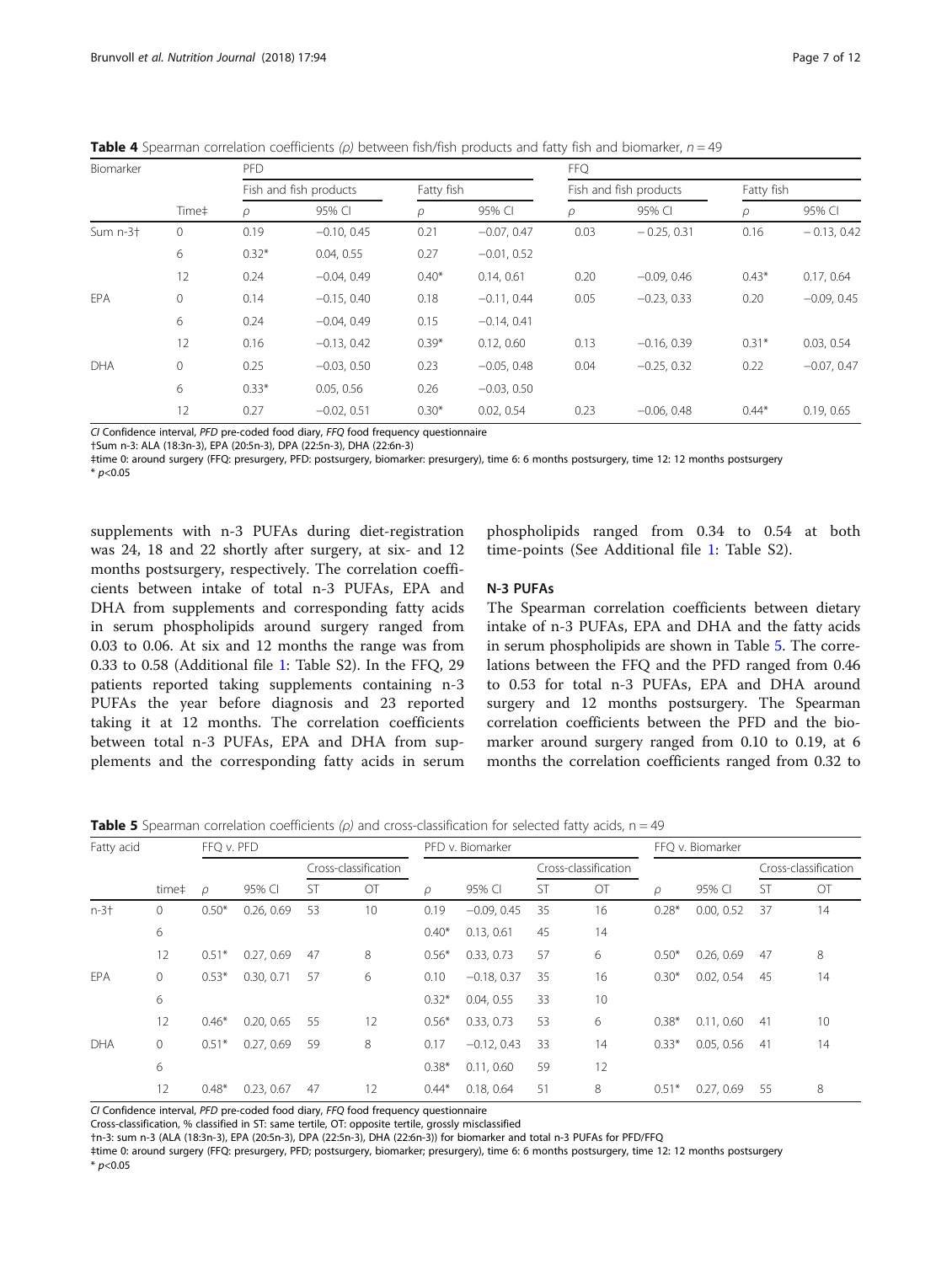0.40 and at 12 months from 0.44 to 0.56. For the FFQ, Spearman correlation coefficients with the biomarker presurgery ranged from 0.28 to 0.33 and at 12 months it ranged from 0.38 to 0.51.

When studying E % from the n-3 PUFAs (Table 6) most of the correlation coefficients were not altered much, except for a stronger correlation coefficient for total n-3 PUFAs between FFQ and PFD around surgery (from 0.50 to 0.66) and a weaker correlation for EPA and DHA at 12 months (from 0.46 to 0.35 and from 0.48 to 0.38, respectively). The correlation coefficient for DHA at 12 months between FFQ (E %) and biomarker was also weaker than for crude intake (0.41 v. 0.51).

Cross-classification of patients by tertiles of reported intakes and serum phospholipid n-3 PUFA, EPA and DHA are shown in Tables [5](#page-6-0) and 6. The percentages of patients categorized in the same tertile were generally higher at 12 months than around surgery, for PFD/biomarker 45–57% v. 31–41% and for FFQ/biomarker 41– 57% v. 37–49%, respectively. Furthermore, the percentages of patients categorized in the opposite tertile, that is grossly misclassified, were generally lower at 12 months than around surgery, for PFD/biomarker 6–10% v. 14–16%, respectively. For FFQ/biomarker this pattern was not apparent with 10-14% grossly misclassified presurgery and 8-14% at 12 months postsurgery.

We also examined correlation coefficients according to patient characteristics (e.g. menopausal status or BMI), and treatment regime. The only significant difference was when stratified by chemotherapy (yes/no) for intake of EPA measured with the PFD and EPA in serum phospholipid at 6 months ( $p = 0.002$ ). The Spearman correlation coefficient for the patients undergoing chemotherapy ( $n = 30$ ) was  $\rho - 0.05$  and for the patients not undergoing chemotherapy ( $n = 19$ )  $\rho$  0.73. Mann-Whitney test comparing intake of EPA and EPA in serum phospholipids between the two strata demonstrated a significantly lower level of EPA in serum phospholipids in the patients undergoing chemotherapy (2.0 v. 2.6 wt%,  $p = 0.03$ ) but no difference in intake of EPA.

#### **Discussion**

In this study, we observed acceptable/moderate correlations between dietary intakes of total n-3 PUFAs, EPA and DHA measured with the FFQ and PFD. The correlations between the PFD and biomarker as well as between the FFQ and biomarker were stronger at 12 months postsurgery than around surgery. The same pattern was observed for fatty fish. Intake of most nutrients, including n-3 PUFAs, did not change during treatment assessed by the FFQ or PFD.

The median intakes of macronutrients were in general significantly higher in the FFQ than in the PFD, both around surgery and 12 months postsurgery. In comparison, other studies have demonstrated conflicting results when comparing an FFQ to a reference method. However, most often the FFQ gives higher estimates of macronutrient intake as well as intake of PUFAs [[20,](#page-10-0) [26](#page-10-0), [33](#page-10-0)–[38](#page-11-0)]. A study among elderly (age 67– 80 years) Norwegian women demonstrated a similar pattern as the present study with generally higher macronutrient intakes reported by a similar FFQ compared to weighed food records [[26](#page-10-0)].

The intake of fish and fish products, as well as fatty fish, did not differ between the two dietary methods in the present study. Compared to the intake of fish and fish products reported by Norwegian women participating in the national Norkost 3 survey (age 18–70 years)

**Table 6** Spearman correlation coefficients ( $\rho$ ) and cross-classification for selected fatty acids, energy percent (E %) n = 49

| Fatty acid |              | FFQ v. PFD |            |           |                      | PFD v. Biomarker |               |           |                      | FFO v. Biomarker |            |                      |    |
|------------|--------------|------------|------------|-----------|----------------------|------------------|---------------|-----------|----------------------|------------------|------------|----------------------|----|
|            |              |            |            |           | Cross-classification |                  |               |           | Cross-classification |                  |            | Cross-classification |    |
|            | time‡        | ρ          | 95% CI     | <b>ST</b> | OT                   | $\varphi$        | 95% CI        | <b>ST</b> | OT                   | ρ                | 95% CI     | <b>ST</b>            | OT |
| $n - 3 +$  | $\mathbf{0}$ | $0.66*$    | 0.47, 0.80 | 55        | $\overline{4}$       | 0.20             | $-0.08, 0.46$ | 41        | 14                   | $0.33*$          | 0.06, 0.56 | 39                   | 12 |
|            | 6            |            |            |           |                      | $0.39*$          | 0.12, 0.60    | 45        | 12                   |                  |            |                      |    |
|            | 12           | $0.48*$    | 0.23, 0.67 | 57        | 10                   | $0.52*$          | 0.28, 0.70    | 49        | 6                    | $0.53*$          | 0.29, 0.70 | 57                   | 10 |
| EPA        | $\mathbf{0}$ | $0.58*$    | 0.35, 0.74 | 51        | $\overline{4}$       | 0.08             | $-0.21, 0.35$ | 31        | 16                   | $0.35*$          | 0.08, 0.58 | 49                   | 10 |
|            | 6            |            |            |           |                      | 0.27             | $-0.01, 0.51$ | 37        | 16                   |                  |            |                      |    |
|            | 12           | $0.35*$    | 0.08, 0.57 | 53        | 18                   | $0.51*$          | 0.26, 0.69    | 55        | 8                    | $0.36*$          | 0.09, 0.58 | 49                   | 14 |
| DHA        | $\mathbf{0}$ | $0.59*$    | 0.36, 0.74 | 59        | 8                    | 0.18             | $-0.11, 0.44$ | 41        | 14                   | $0.38*$          | 0.11, 0.60 | 43                   | 12 |
|            | 6            |            |            |           |                      | $0.39*$          | 0.12, 0.60    | 53        | 14                   |                  |            |                      |    |
|            | 12           | $0.38*$    | 0.11, 0.60 | 47        | 16                   | $0.40*$          | 0.13, 0.61    | 45        | 10                   | $0.41*$          | 0.14, 0.62 | 43                   | 8  |

CI Confidence interval, PFD pre-coded food diary, FFQ food frequency questionnaire

Cross-classification, % classified in ST: same tertile, OT: opposite tertile, grossly misclassified

†n-3: sum n-3 (ALA (18:3n-3), EPA (20:5n-3), DPA (22:5n-3), DHA (22:6n-3)) for biomarker and total n-3 PUFAs for PFD/FFQ

‡time 0: around surgery (FFQ: presurgery, PFD; postsurgery, biomarker; presurgery), time 6: 6 months postsurgery, time 12: 12 months postsurgery  $*$  p<0.05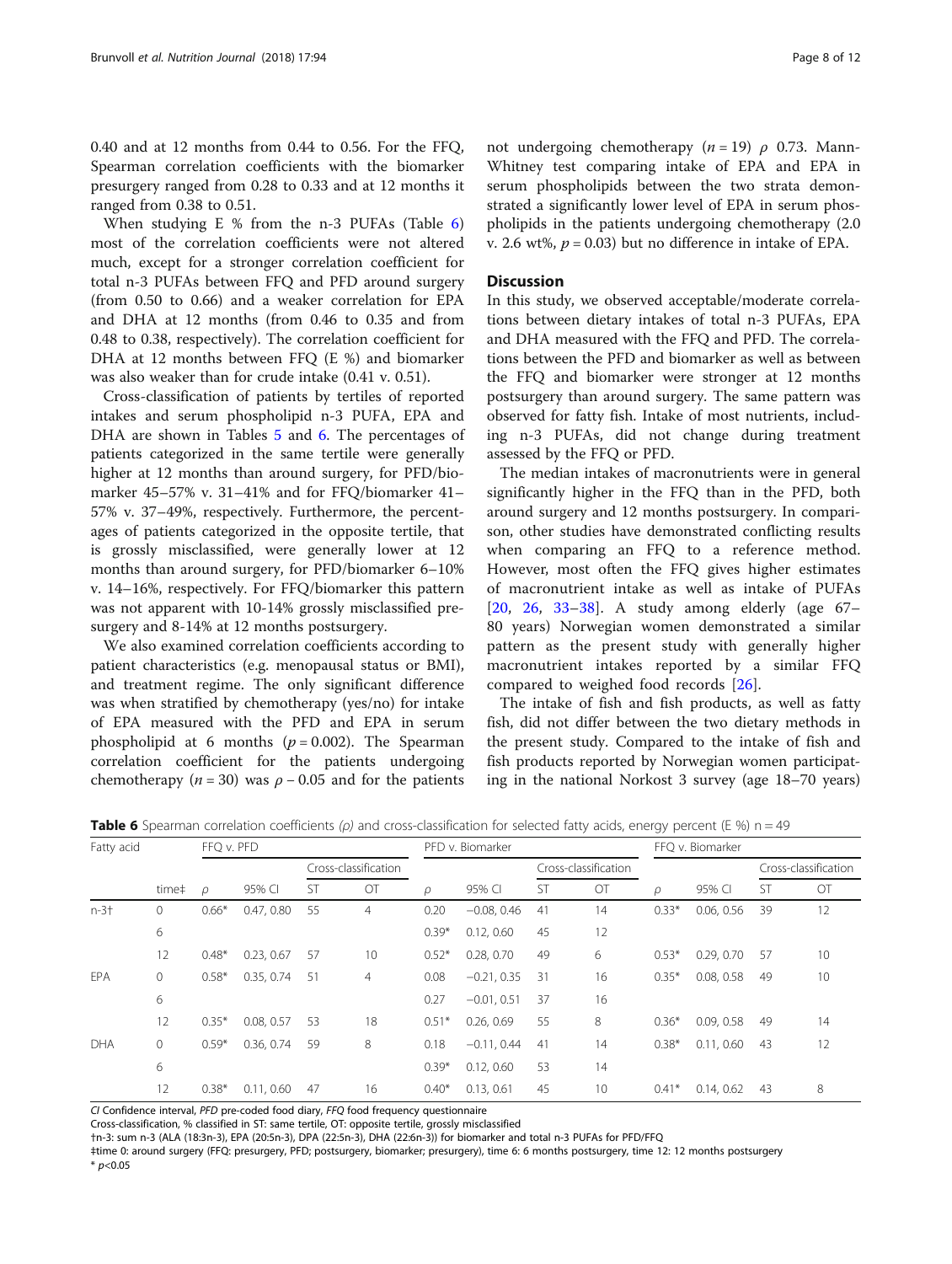the patients in our study reported around 20–40% higher fish intake (depending on time-point). However, fish intake in Norkost 3 is based on two 24 h recalls which might be too few administrations to give a good estimate on average fish-intake [[39](#page-11-0)].

The intake of n-3 PUFAs among the patients in our study was higher than reported by others [\[6,](#page-10-0) [40](#page-11-0)]. The intake of total n-3 PUFAs was more than three times higher, and the intake of EPA and DHA was more than ten times higher than in an American study among newly diagnosed breast cancer patients [\[6](#page-10-0)]. This latter study is consistent with an other American study among women at risk for breast cancer [[40\]](#page-11-0). Further, EPA and DHA in serum phospholipids were higher in patients in the present study compared to breast cancer patients in a Swedish study measured prediagnostic [\[41\]](#page-11-0).

The correlations between intake of total n-3 PUFAs, EPA and DHA measured with the FFQ and PFD were acceptable/moderate and higher around surgery than at 12 months postsurgery. The correlations were within the same range or higher than demonstrated in validation studies comparing FFQ to dietary records, weighed food records or 24 h recalls in healthy adults [[20,](#page-10-0) [42](#page-11-0)–[44](#page-11-0)].

When comparing the PFD intake of total n-3 PUFAs, EPA and DHA with corresponding fatty acids in serum phospholipids, the timing of measurement was of great importance. It is clear that the correlation coefficients between PFD and serum phospholipid fatty acids were low around surgery, higher at 6 months and the highest correlation was observed at 12 months postsurgery. There might be several reasons for this pattern. At six and 12 months, the PFD was usually distributed the same day or one of the nearby days as the blood sampling, meaning that the biomarker represented the diet days/weeks before it was measured with the PFD. Around surgery, the blood sample was drawn 2–8 days before surgery, and the PFD was distributed 10 +/− 2 days postsurgery. Due to different timing, especially around surgery, the correlation coefficients observed might be underestimates of the true correlations. It is uncertain what kind of impact the breast cancer diagnosis or breast cancer surgery might have had on the actual diet around surgery or on filling in the quite extensive PFD. What is certain is that a breast cancer diagnosis can induce stress, and the level of stress might change from the time of diagnosis throughout the treatment period [\[45](#page-11-0), [46](#page-11-0)]. It might be that our patients actually ate differently or changed their diet at the time of filling in the PFD compared to when the blood samples were drawn, although there were minimal changes throughout the year postsurgery. When it comes to filling in the PFD, it can be questioned if the workload of that task was too much, or that the patients could not put focus into

it so soon after diagnosis. Also, repeated administrations of the PFD would pose a learning-effect in both the respondent and the study personnel throughout the study period.

With the FFQ, the timing of blood sampling and mapping of diet coincided better than for the PFD because of the retrospective nature of the FFQ. Both presurgery and 12 months postsurgery, the FFQ was distributed at the same time as the blood sample was drawn. The difference between the two time-points is that FFQ presurgery represented last year's diet and at 12 months it represented the last month while the biomarker at both points represented the intake the last days or weeks. This might be an explanation for the stronger correlations seen at 12 months. Previously, studies have demonstrated that length of the reference period for the FFQ is of importance; the FFQs that report the diet the last month have somewhat higher correlations with the reference method in comparison to the ones reporting the diet the last year [[47](#page-11-0)].

Even though the setting of our study was patients with breast cancer or DCIS-grade III undergoing treatment, the diet seemed quite stable. In particular, the dietary intake of total n-3 PUFAs, EPA and DHA in the FFQ and PFD did not change over the year. In the FFQ, only the intake of sugar and alcohol decreased from prediagnosis to 12 months postsurgery. The decrease in alcohol intake might have been due to the advice on restricting alcohol intake to a moderate level. On the contrary, such a decrease was not seen in the PFD and absolute intake of alcohol was also higher in the PFD at 12 months compared to FFQ, but no difference around surgery. We may question whether this difference in reporting of alcohol intake is a social desirability trait linked to the FFQ to a greater extent than to the PFD [\[48](#page-11-0)–[51\]](#page-11-0). There were some changes in the diet from shortly after surgery to 6 months (decreased intake of total and saturated fat and total n-6 PUFAs) and from six to 12 months (decreased intake of fish and fish products). The changes around 6 months postsurgery might be because the time-point coincided with the time of most extensive treatment for most of the patients. It has previously been demonstrated that breast cancer patients going through chemotherapy have an overall lower energy intake compared to healthy women, characterized by lower intake of protein, fat and alcohol [\[52](#page-11-0), [53](#page-11-0)]. On the contrary, chemotherapy has also been associated with an increased overall appetite and appetite for spicy and salty food [\[54](#page-11-0)]. Studies have further indicated that breast cancer patients are at risk for weight gain during and after chemotherapy, where both behavioural and physiological factors have been described to contribute to this weight gain [[54,](#page-11-0) [55](#page-11-0)]. Approximately 30 to 60% of breast cancer patients have previously reported that they changed their eating habits after breast cancer diagnosis [\[10](#page-10-0)].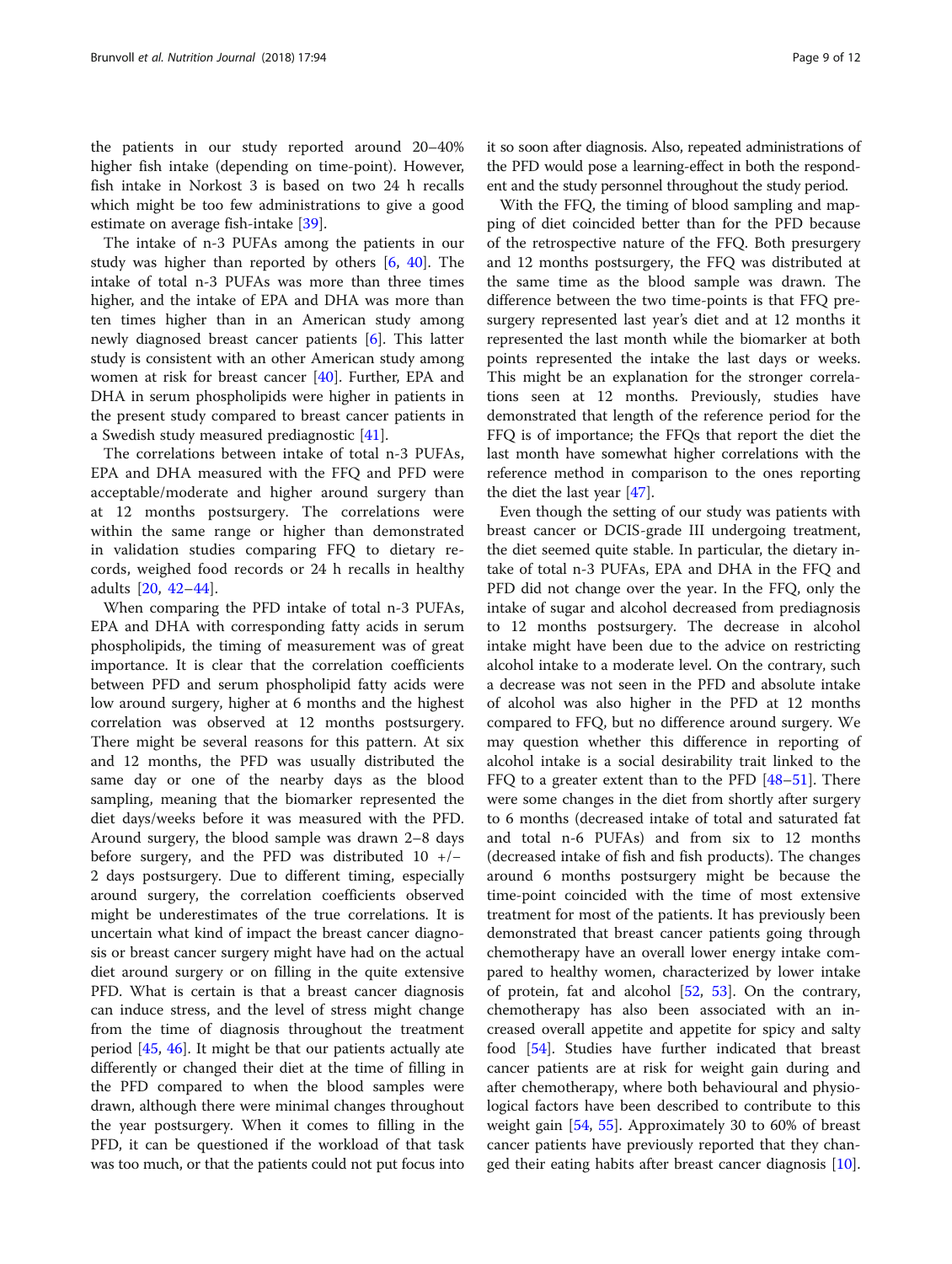<span id="page-9-0"></span>However, most studies are based upon data gathered a long time after diagnosis and by questionnaires asking about changes in the diet or by semi-quantitative FFQs recalling diet both before and after diagnosis [[10\]](#page-10-0).

The sum n-3 PUFAs, EPA and DHA in serum phospholipids did not change from prediagnosis to 12 months postdiagnosis and Lindberg et al. have previously demonstrated that the long-term tracking (over 3 years) of the biomarker (plasma phospholipid n-3 PUFAs) was highly significant [[22\]](#page-10-0). However, there are several factors that can potentially influence the level of serum phospholipid fatty acids besides the dietary intake [[56\]](#page-11-0). The presence of a breast tumour may possibly affect the fatty acid composition in serum phospholipids because lipid metabolism may be altered in breast cancer [[57](#page-11-0)–[59](#page-11-0)], but it is uncertain if and how it may influence our results. Also, both chemo- and hormonal therapy have been demonstrated to affect lipid metabolism  $[60, 61]$  $[60, 61]$  $[60, 61]$  $[60, 61]$  $[60, 61]$ . In this study, we stratified the patients according to treatment regime, to see if the treatment regime influenced the correlations between EPA/DHA intake and serum phospholipid fatty acids at any time point. The only significant difference found was the correlation between intake (PFD) and serum phospholipid EPA in the non-chemotherapy group  $(\rho \ 0.73)$ versus chemotherapy group ( $\rho - 0.05$ ) at 6 months. The patients receiving chemotherapy had a significantly lower level of EPA in serum phospholipids, but there was no difference in the dietary intake. This single finding supports previous findings on chemotherapy and altered lipid metabolism [\[60](#page-11-0), [61](#page-11-0)] and may indicate a limitation with our study. We also stratified the patients according to menopausal status, alcohol intake and BMI as both estrogen [[16,](#page-10-0) [62](#page-11-0)], age  $[62, 63]$  $[62, 63]$  $[62, 63]$  $[62, 63]$  $[62, 63]$  and alcohol intake  $[64]$  $[64]$  have been suggested to influence serum phospholipid EPA/DHA, and obesity has been associated with altered lipid metabolism [[59,](#page-11-0) [61](#page-11-0)]. However, we found no significant differences between the strata. Importantly, the number of patients in this study was low, and other possible findings might be underestimated due to lack of power. Further, there are not made any adjustments for the multiple testing performed in this study.

In the present study the PFD, FFQ and biomarker were compared to each other at each time-point separately to demonstrate the differences seen throughout the year after diagnosis. The validation approach included comparisons of the dietary assessment methods medians, the correlations between the methods as well as with the biomarker and cross-classification of consumption/concentrations into tertiles [[65\]](#page-11-0). Because three methods were compared in this study, the method of triads could have been performed. However, due to small sample size and low correlation coefficients at some

time-points, it was concluded that it would probably have generated several Heywood cases (the appearance of validity coefficients greater than one) and would not have given any additional information. The method of triads was therefore not conducted [[66\]](#page-11-0).

# Conclusion

The diet of patients with breast cancer or DCIS-grade III undergoing adjuvant treatment was quite stable and the intake of n-3 PUFAs did not change the year after surgery. However, our study suggests that the timing of mapping the diet is of importance. The FFQ and PFD in this study can be used to assess dietary intake of n-3 PUFAs and food sources of n-3 PUFAs in breast cancer patients during treatment, though the PFD shortly after surgery should be used with caution. This study demonstrates the importance of validating the dietary assessment tool within the patient-group it is intended to be used in as the patients' situation and diagnosis may influence the choice of tool and usage.

# Additional file

[Additional file 1:](https://doi.org/10.1186/s12937-018-0402-6) Table S1. The biomarker serum phospholipid fatty acids in wt% and quartiles ( $P_{25'}$  75), n = 49. Table S2. Spearman correlation coefficients (ρ) for selected fatty acids from supplements, n = 49. (DOCX 55 kb)

#### Abbreviations

ALA: Alpha-linolenic acid; BMI: Body mass index; CI: Confidence interval; DCIS: Ductal carcinoma in situ; DHA: Docosahexaenoic acid; DPA: Docosapentaenoic acid; E%: Energy percent; EPA: Eicosapentaenoic acid; FFQ: Food frequency questionnaire; KBS: Kostberegningsystem; MUFA: Monounsaturated fatty acid; OT: Opposite tertile; P<sub>25</sub>: Percentile 25; P<sub>75</sub>: Percentile 75; PFD: Pre-coded food diary; PUFA: Polyunsaturated fatty acid; SD: Standard deviation; SFA: Saturated fatty acid; ST: Same tertile; WT%: Weight percent

#### Acknowledgements

We acknowledge each woman who participated in this clinical study. Further, we acknowledge our nurses Ragnhild Tveit and Alexandra Østgaard.

#### Funding

This work was funded by the Institute of Basic Medical Sciences, University of Oslo with supplementary funds from the Throne Holst Nutrition Research Foundation. Also, this study was supported by grants from South-East Norwegian Health Authority (grant 2012064), Norwegian Research Council (grant 213997) and Active Against Cancer Gjensidige Stiftelsen (grant 2012). The funders had no role in the design, collection of data, analysis, interpretation of data or writing of this article.

#### Availability of data and materials

The datasets used and analysed during the current study are not publicly available due to containing information that could compromise research patient privacy/consent but are available from the corresponding author on reasonable request.

#### Authors' contributions

The authors' roles in the study were as follows: SHB, IT and AH formulated the research questions, IT and AH designed the study and SHB, IT, HF, VGF, GFB, ES and AH carried out the study. SHB and KSB analysed the data, SHB drafted the manuscript and all the authors critically revised and approved the final manuscript.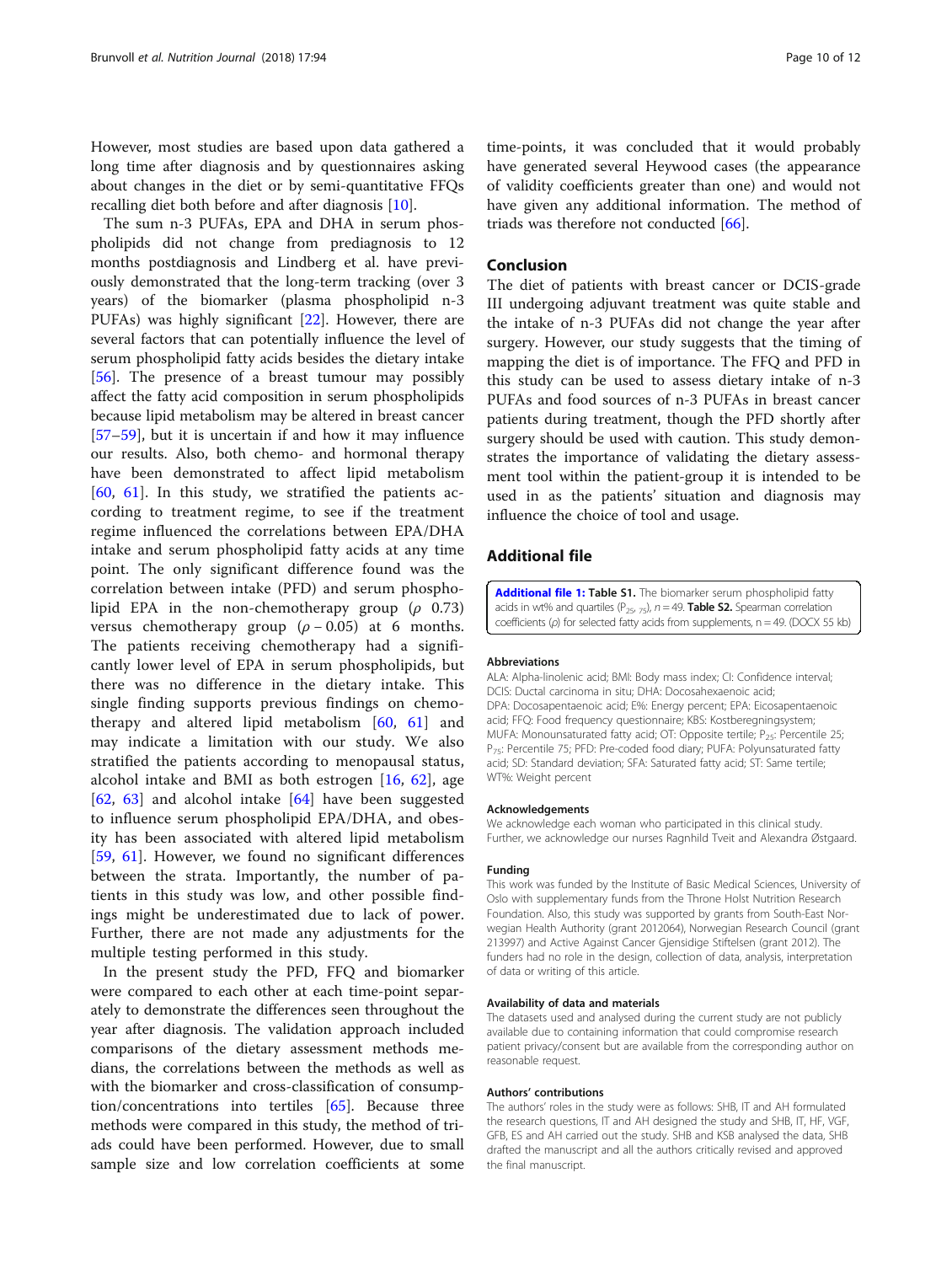#### <span id="page-10-0"></span>Ethics approval and consent to participate

This study was conducted according to the guidelines laid down in the Declaration of Helsinki, and all procedures involving patients were approved by the Regional Committee for Medical Research Ethics (REK 2011/500). Written informed consent was obtained from all patients.

#### Consent for publication

Not applicable.

#### Competing interests

The authors declare that they have no competing interests.

#### Publisher's Note

Springer Nature remains neutral with regard to jurisdictional claims in published maps and institutional affiliations.

#### Author details

<sup>1</sup>Department of Nutrition, Institute of Basic Medical Sciences, University of Oslo, PO Box 1046 Blindern, 0317 Oslo, Norway. <sup>2</sup>The Cancer Centre, Oslo University Hospital Ullevål, Oslo, Norway. <sup>3</sup>Department of Community Medicine, Faculty of Health Sciences, the Arctic University of Norway, Tromsø, Norway. <sup>4</sup> Department of Physical Medicine and Rehabilitation, St. Olav University Hospital, Trondheim, Norway. <sup>5</sup>Department of Neuromedicine and Movement Science, Norwegian University of Science and Technology, Trondheim, Norway. <sup>6</sup>Department of Breast and Endocrine Surgery, Oslo University Hospital, Oslo, Norway. <sup>7</sup> Department of Laboratory Medicine, St. Olav University Hospital, Trondheim, Norway. <sup>8</sup>Department of Clinical and Molecular Medicine, Norwegian University of Science and Technology, Trondheim, Norway.

# Received: 24 May 2018 Accepted: 1 October 2018 Published online: 17 October 2018

#### References

- 1. Fats and fatty acids in human nutrition. Report of an expert consultation. FAO Food Nutr Pap. 2010;91:1–166.
- 2. Calviello G, Serini S. Dietary Omega-3 polyunsaturated fatty acids and Cancer. In: Albini A, editor. Diet and Cancer 1. Netherlands: Springer; 2010.
- 3. Blucher C, Stadler SC. Obesity and breast cancer: current insights on the role of fatty acids and lipid metabolism in promoting breast cancer growth and progression. Front Endocrinol (Lausanne). 2017;8:293.
- 4. Monk JM, Turk HF, Liddle DM, De Boer AA, Power KA, Ma DW, Robinson LE. N-3 polyunsaturated fatty acids and mechanisms to mitigate inflammatory paracrine signaling in obesity-associated breast cancer. Nutrients. 2014;6: 4760–93.
- 5. Al-Jawadi A, Moussa H, Ramalingam L, Dharmawardhane S, Gollahon L, Gunaratne P, Layeequr Rahman R, Moustaid-Moussa N. Protective properties of n-3 fatty acids and implications in obesity-associated breast cancer. J Nutr Biochem. 2018;53:1–8.
- 6. Khankari NK, Bradshaw PT, Steck SE, He K, Olshan AF, Shen J, Ahn J, Chen Y, Ahsan H, Terry MB, et al. Dietary intake of fish, polyunsaturated fatty acids, and survival after breast cancer: a population-based follow-up study on Long Island, New York. Cancer. 2015;121:2244–52.
- 7. Fabian CJ, Kimler BF, Hursting SD. Omega-3 fatty acids for breast cancer prevention and survivorship. Breast Cancer Res. 2015;17:62.
- 8. Makarem N, Chandran U, Bandera EV, Parekh N. Dietary fat in breast cancer survival. Annu Rev Nutr. 2013;33:319–48.
- 9. Liu J, Ma DW. The role of n-3 polyunsaturated fatty acids in the prevention and treatment of breast cancer. Nutrients. 2014;6:5184–223.
- 10. Ghelfi F, Tieri M, Gori S, Nicolis F, Petrella MC, Filiberti A, Apolone G, Titta L. Do cancer patients change their diet in the e-health information era? A review of the literature and a survey as a proposal for the Italian population. Food Res Int. 2018;104:59–68.
- 11. Illner AK, Nothlings U, Wagner K, Ward H, Boeing H. The assessment of individual usual food intake in large-scale prospective studies. Ann Nutr Metab. 2010;56:99–105.
- 12. Nelson M, Black AE, Morris JA, Cole TJ. Between- and within-subject variation in nutrient intake from infancy to old age: estimating the number of days required to rank dietary intakes with desired precision. Am J Clin Nutr. 1989;50:155–67.
- 13. Tucker KL. Assessment of usual dietary intake in population studies of genediet interaction. Nutr Metab Cardiovasc Dis. 2007;17:74–81.
- 14. Riboli E, Ronnholm H, Saracci R. Biological markers of diet. Cancer Surv. 1987;6:685–718.
- 15. Fekete K, Marosvolgyi T, Jakobik V, Decsi T. Methods of assessment of n-3 long-chain polyunsaturated fatty acid status in humans: a systematic review. Am J Clin Nutr. 2009;89:2070s–84s.
- 16. Hodson L, Skeaff CM, Fielding BA. Fatty acid composition of adipose tissue and blood in humans and its use as a biomarker of dietary intake. Prog Lipid Res. 2008;47:348–80.
- 17. Arab L. Biomarkers of fat and fatty acid intake. J Nutr. 2003;133(Suppl 3): 925s–32s.
- 18. Baylin A, Campos H. The use of fatty acid biomarkers to reflect dietary intake. Curr Opin Lipidol. 2006;17:22–7.
- 19. Serra-Majem L, Nissensohn M, Overby NC, Fekete K. Dietary methods and biomarkers of omega 3 fatty acids: a systematic review. Br J Nutr. 2012; 107(Suppl 2):S64–76.
- 20. Overby NC, Serra-Majem L, Andersen LF. Dietary assessment methods on n-3 fatty acid intake: a systematic review. Br J Nutr. 2009;102(Suppl 1):S56–63.
- 21. Gibson RS. Principles of nutritional assessment. 2nd ed. Oxford: Oxford University Press; 2005.
- 22. Lindberg M, Midthjell K, Bjerve KS. Long-term tracking of plasma phospholipid fatty acid concentrations and their correlation with the dietary intake of marine foods in newly diagnosed diabetic patients: results from a follow-up of the HUNT study, Norway. Br J Nutr. 2013;109:1123–34.
- 23. Bjerve KS, Daae LN, Bremer J. The selective loss of lysophospholipids in some commonly used lipid-extraction procedures. Anal Biochem. 1974;58:238–45.
- 24. Andersen LF, Solvoll K, Johansson LR, Salminen I, Aro A, Drevon CA. Evaluation of a food frequency questionnaire with weighed records, fatty acids, and alpha-tocopherol in adipose tissue and serum. Am J Epidemiol. 1999;150:75–87.
- 25. Andersen LF, Tomten H, Haggarty P, Lovo A, Hustvedt BE. Validation of energy intake estimated from a food frequency questionnaire: a doubly labelled water study. Eur J Clin Nutr. 2003;57:279–84.
- 26. Nes M, Frost Andersen L, Solvoll K, Sandstad B, Hustvedt BE, Lovo A, Drevon CA. Accuracy of a quantitative food frequency questionnaire applied in elderly Norwegian women. Eur J Clin Nutr. 1992;46:809–21.
- 27. Andersen LF, Solvoll K, Drevon CA. Very-long-chain n-3 fatty acids as biomarkers for intake of fish and n-3 fatty acid concentrates. Am J Clin Nutr. 1996;64:305–11.
- 28. Andersen LF, Pollestad ML, Jacobs DR Jr, Lovo A, Hustvedt BE. Validation of a pre-coded food diary used among 13-year-olds: comparison of energy intake with energy expenditure. Public Health Nutr. 2005;8:1315–21.
- 29. Lillegaard IT, Andersen LF. Validation of a pre-coded food diary with energy expenditure, comparison of under-reporters v. acceptable reporters. Br J Nutr. 2005;94:998–1003.
- 30. Myhre JB, Johansen AMW, Hjartaker A, Andersen LF. Relative validation of a pre-coded food diary in a group of Norwegian adults - comparison of underreporters and acceptable reporters. PLoS One. 2018;13:e0202907.
- 31. Lillegaard IT, Overby NC, Andersen LF. Can children and adolescents use photographs of food to estimate portion sizes? Eur J Clin Nutr. 2005;59:611–7.
- 32. Tables of Sample Size Requirement for Estimating the Correlation Coefficient. [https://www.statstodo.com/SSizCorr\\_Exp.php](https://www.statstodo.com/SSizCorr_Exp.php) Accessed 23 May 2018.
- 33. da Silva DCG, Segheto W, de Lima MFC, Pessoa MC, Peluzio MCG, Marchioni DML, Cunha DB, Longo GZ: Using the method of triads in the validation of a food frequency questionnaire to assess the consumption of fatty acids in adults. J Hum Nutr Diet 2017;Published online 27. juli 2017. doi: 2010.1111/ jhn.12497.
- 34. Hollis JL, Craig LC, Whybrow S, Clark H, Kyle JA, McNeill G. Assessing the relative validity of the Scottish collaborative group FFQ for measuring dietary intake in adults. Public Health Nutr. 2017;20:449–55.
- 35. Larkin FA, Metzner HL, Thompson FE, Flegal KM, Guire KE. Comparison of estimated nutrient intakes by food frequency and dietary records in adults. J Am Diet Assoc. 1989;89:215–23.
- 36. Praagman J, Adolphs AP, van Rossum CT, Sluijs I, van der Schouw YT, Beulens JW. Reproducibility and relative validity of a FFQ to estimate the intake of fatty acids. Br J Nutr. 2016;115:2154–61.
- 37. Segovia-Siapco G, Singh P, Jaceldo-Siegl K, Sabate J. Validation of a foodfrequency questionnaire for measurement of nutrient intake in a dietary intervention study. Public Health Nutr. 2007;10:177–84.